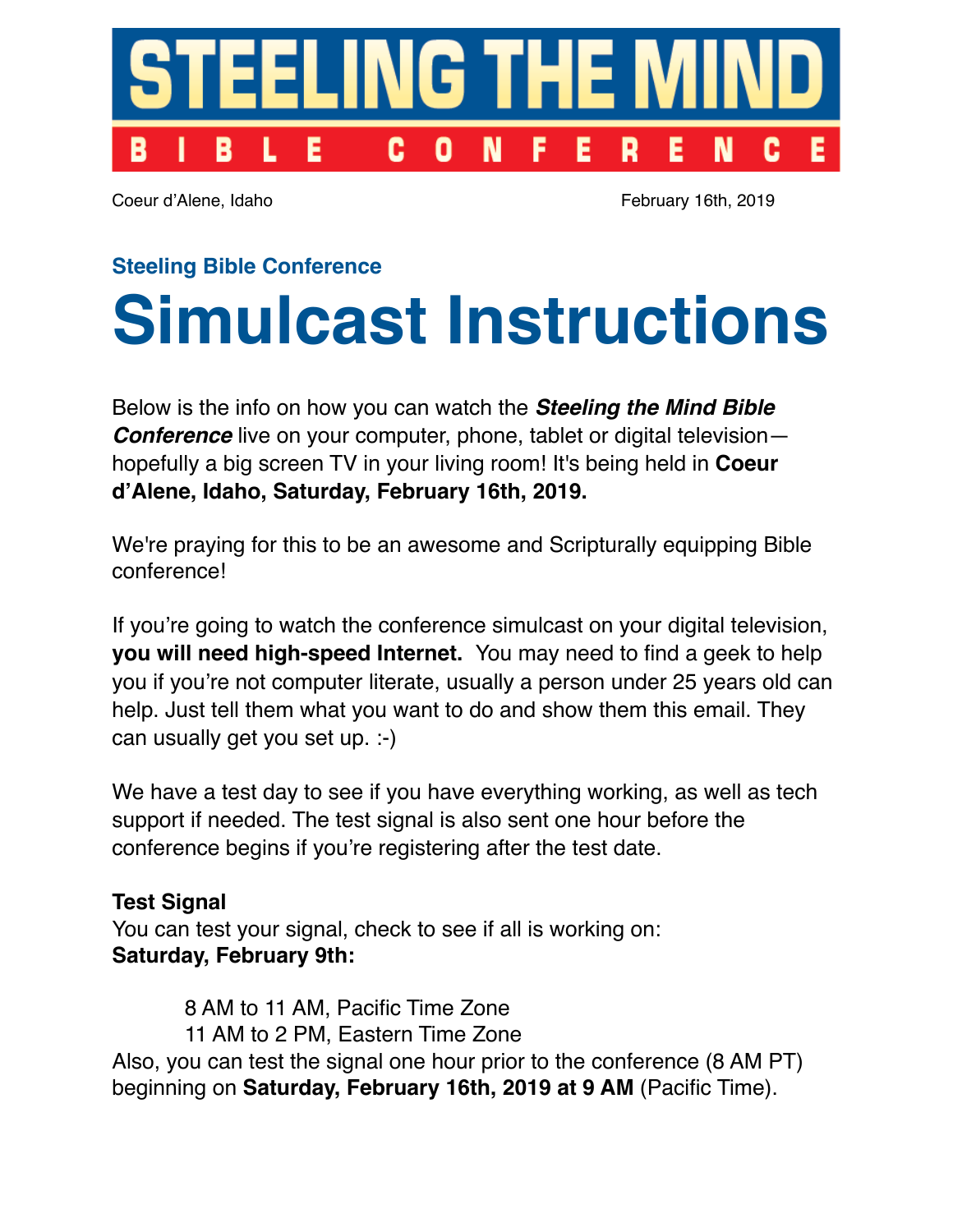To test the signal (or access the signal Saturday morning) go to this web address (click below or paste it into your browser):

#### **<http://bit.ly/2COVQqh>**

#### **HELPFUL HINTS:**

- **Please connect your speakers ahead of time.**
- **Please use the following internet browsers in this order of preference:**

 **Chrome Mozilla Firefox Safari Internet Explorer 11**

Our tech support line will be open during these tests. CALL or TEXT 1-509-981-6883 for help. Please be patient as we help all callers.

## **Cable needed for your TV!**

If you wish to watch it on your computer, tablet or smart phone, **no additional cables are needed.** You just go to the web address provided above and watch your screen.

**But if you wish to watch the simulcast on your digital TV**, you will need a special video cable connected from your computer to the TV. Or, if you are projecting onto a screen, you will need a cable that will go to the projector.

You will also need a special audio cable from the sound/earphone jack on your computer to the audio inputs on your TV (usually a red and yellow jack on your TV) or projector. TV inputs vary, so the type of connector needed to make your TV work depends on your particular television (HDMI, VGA or DVI cables). You can usually find these cables at Best Buy or Walmart. Bring the name and model TV with you to insure you get the correct cable.